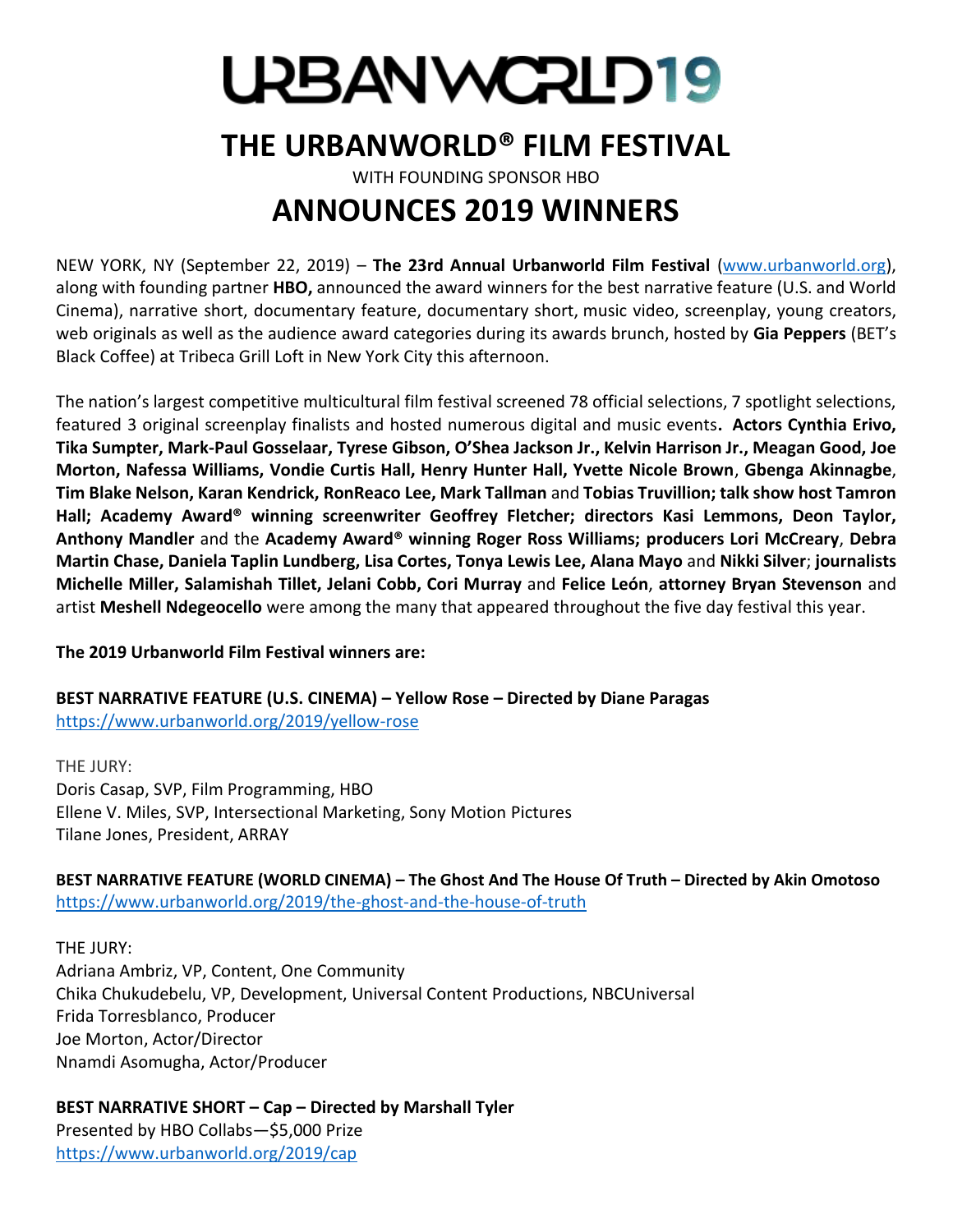Honorable Mention – Be A Fish – Directed by Aisha Ford <https://www.urbanworld.org/2019/be-a-fish>

THE JURY:

Brenda Gilbert, Co-Founder & President, BRON Media Corp. Dionne Harmon, VP, Development, Jesse Collins Entertainment Talitha Watkins, Motion Picture Agent, Creative Artist Agency

## **BEST DOCUMENTARY FEATURE – The Remix: Hip Hop x Fashion – Directed by Lisa Cortés and Farah X**

<https://www.urbanworld.org/2019/the-remix-hip-hop-x-fashion>

THE JURY:

Jackie Glover, SVP, Documentary Films, HBO Rachel Watanabe-Batton, Producer & Founder, Contradiction and Struggle Shola Lynch, Curator, Moving Image & Recorded Sound, Schomburg Center for Research in Black Culture

#### **BEST DOCUMENTARY SHORT – Black Girl Church – Directed by Marissa Pina** <https://www.urbanworld.org/2019/black-girl-church>

THE JURY: Jackie Glover, SVP, Documentary Films, HBO Rachel Watanabe-Batton, Producer & Founder, Contradiction and Struggle Shola Lynch, Curator, Moving Image & Recorded Sound, Schomburg Center for Research in Black Culture

## **BEST YOUNG CREATOR – Tree #3 – Directed by Omer Ben-Shachar**

<https://www.urbanworld.org/2019/tree-3> Presented by NBCUniversal—\$2,500 Prize

THE JURY: Diane Houslin, Producer Matthew Thurm, Producer Sharese Bullock-Bailey, Chief Strategy & Partnership Officer, Ghetto Film School Tamir Muhammad, Producer & Founder, Populace

**BEST MUSIC VIDEO – Soif (Thirst) – Directed by Mimi Lee** <https://www.urbanworld.org/2019/soif-thirst>

THE JURY: Kedar Massenburg, Co-Founder, Akonik Label Group Naima Cochrane, Founder, This is cltr. Richelle Cross, CEO, Class and Sass Promotions Stephen G. Hill, CEO, Tricpelvis Productions, LLC

**BEST WEB ORIGINAL – Brothers from the Suburbs – Directed by Patrick Wimp** Presented by Warner Media—\$2,500 Prize <https://www.urbanworld.org/2019/brothers-from-the-suburbs> Honorable Mention: Soul City: Grace – Directed by Coodie & Chike <https://www.urbanworld.org/2019/soul-city-grace>